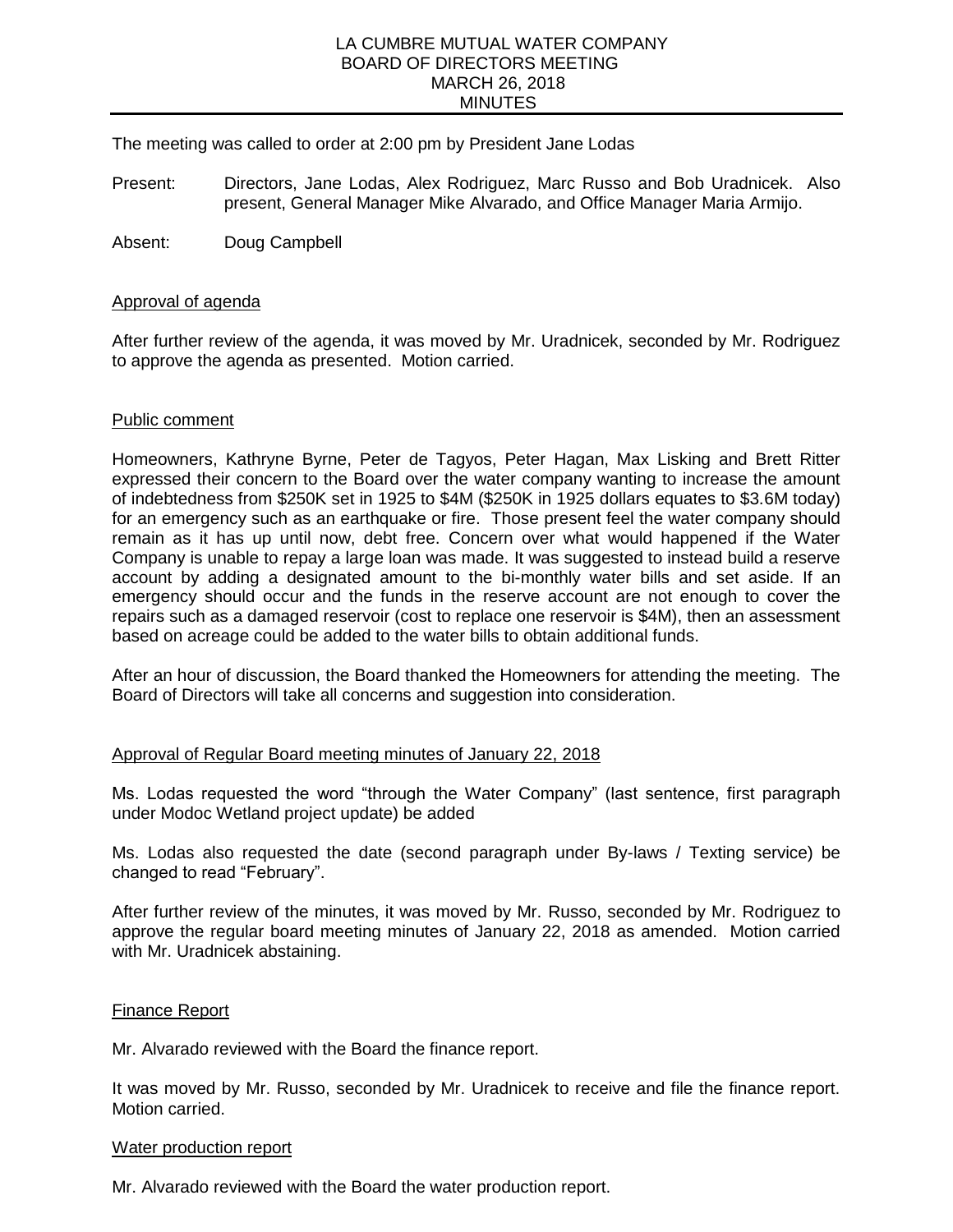It was moved by Mr. Uradnicek, seconded by Mr. Rodriguez to receive and file the water production report. Motion carried.

### Accessory Dwelling Unit revised policy

New ADU law (Senate Bill #229 Accessory Dwelling Unit Chapter 594) which took effect January 1, 2018, was amended to include water corporations. Described in subdivision (e); a local agency, water corporation and special district shall not require the applicant to install a new or separate utility connection directly between the ADU and the utility or impose a related connection fee or capacity charge if the ADU is within the existing space of dwelling.

However, for an ADU unit that is not described in subdivision (e), a water corporation may require a new utility connection to serve the ADU. LCMWC will impose meter connection fees and capital cost recovery fees if a newly constructed detached ADU is built outside the existing space. The General Manager will determine if the proposed ADU is being built inside or outside the existing space.

# Nominating Committee

A three-member Nominating Committee must be appointed by the Board President by April 10, 2018. Ms. Lodas would like to have one Board member (not up for re-election) on the committee. After further discussion, it was decided that Mr. Uradincek would be part of the nominating committee. Other possible homeowners to serve on the committee would be Marie Hansen and Peter de Tagyos. Mr. Alvarado will contact them.

# Goleta Sanitary District

Goleta Sanitary District (GSD) is processing our application to tie into their sewer connection. GSD met with our consultant and was able to obtain the sphere of influence which encompasses LCMWC and the four interested properties to move forward and connect with GSD. GSD is willing to bring us in but there is a process to be taken thru LAFCO. The application has been filed with LAFCO and LCMWC has been put on their agenda for their Board hearing and approval. Once approval has been given, Mr. Michael Caccese from MAC Design Associates can move forward with the design of the sewer pipe, send out for contractor's bids and provide the cost sharing component for the parcels interested in joining now as well as with any in the future.

#### By-Laws update

Based on the discussion made in public comment, the Board has decided to hold off on mailing the second letter regarding the amendment to the By-laws until the Board discusses whether to build a reserve account for emergencies, charge a special assessment, raise the land charge or continue as planned to increase the amount of indebtedness. LCMWC will consult with both legal counsel and its CPA regarding the possibility of building a reserve or raising the land charge and how the funds for an emergency would be handled.

# Las Palmas water main project update

Mr. Alvarado informed the Board, 1100 feet of new pipe was installed on Las Palmas keeping the same amount of fire hydrants. The project has been completed. Cost of project was